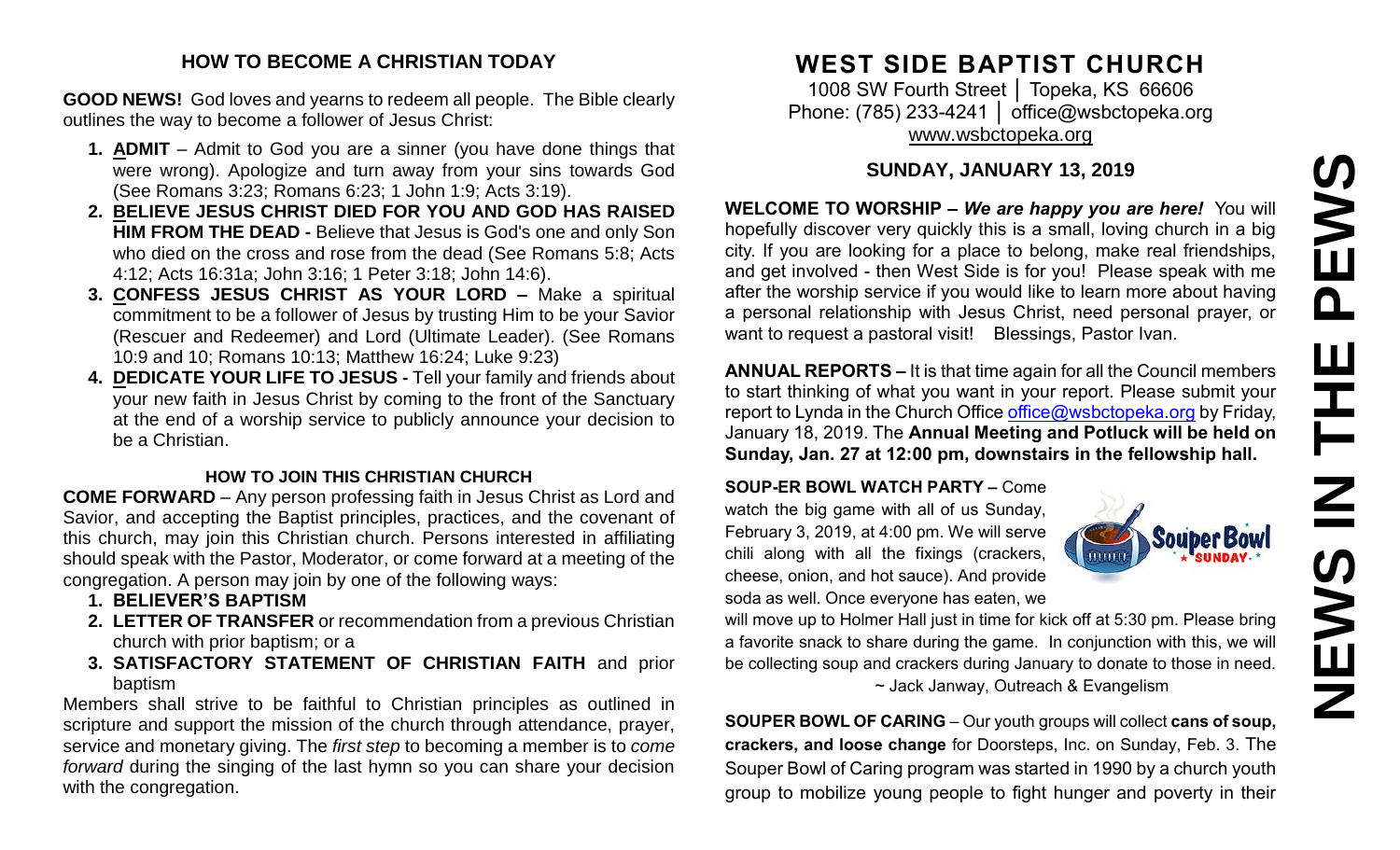local communities by collecting monetary and food donations during the week leading up to **Super Bowl Sunday (February 3, 2019).** The Souper Bowl of Caring utilizes Super Bowl weekend in America to mobilize young people to fight hunger and poverty in their local communities.



tacklehunger.org

Its vision is to transform Super Bowl weekend into America's most massive youthled weekend of giving and serving.

**AGAPE BENEVOLENCE FUND –** West Side Baptist Church receives a benevolence offering for the poor and those in need the **first Sunday of each month after the Lord's Supper.** These funds are shared with persons in the church and neighborhood. Please see the Pastor, Church Office, or the Moderator to complete an Application for Assistance.

**BIBLE STUDY -** Come for the one-hour small group study of the biblical book **"FIRST PETER" on Wednesdays at 10:30 am in Holmer Hall**. Bible studies are free and open to the public.



**BREAKFAST ON SUNDAYS** – Sign-up if you plan to attend the free meals on Sunday mornings in the Fellowship Hall starting at 8:30 am. All ages are welcome. All food is available at no cost.

**CHILDRENS ACTIVITY BAGS AND BULLETINS – We are glad to have children in worship!** Activity bags filled with coloring pages, crayons, and other items are available for preschool and elementary-aged children near the sanctuary door. Enjoy the bags and children's bulletins; take your artwork home. Place the bags on the front pew after the worship service so we can restock them.

#### **CHRISTMAS OFFERING** – "Home for the Holidays!"- Thank you for donating



**\$27005.38 towards these boiler/repair expenses plus \$1,132.00 for the Christmas Offering.** Ten-percent of all gifts to the Christmas Offering will help fund the Habitat for Humanity house built at 422 SW. Taylor Ave in the Ward

Meade Neighborhood.

# **WEEKLY CALENDAR**

#### **SUNDAY, JANUARY 13**

| $8:30 - 9:15$ am | Breakfast (FH)       |
|------------------|----------------------|
| $9:15$ am        | <b>Sunday School</b> |
| $10:30$ am       | Worship Service (S)  |

#### **MONDAY, JANUARY 14**

| $9:00 \text{ am}$ | Music Committee Meeting (HH) |
|-------------------|------------------------------|
| $9:00 - 11:00$ am | <b>Baby Closet Ministry</b>  |

#### **TUESDAY, JANUARY 15**

| 6:00 pm | <b>Council Members Meeting (HH)</b> |
|---------|-------------------------------------|
| 6:00 pm | Men's Chorus                        |

## **WEDNESDAY, JANUARY 16**

| $10:30$ am       | Bible Study (HH)                     |
|------------------|--------------------------------------|
| $3:30 - 5:30$ pm | Fruit & Vegetable Food Pantry (FH)   |
| $5:00 - 7:00$ pm | <b>Baby Closet Ministry</b>          |
| $5:30 - 6:00$ pm | <b>WWW Supper (FH)</b>               |
| $6:00 - 7:00$ pm | WWW Bible Club and Adult Bible Study |
| $7:00 - 8:00$ pm | Choir Practice (S)                   |
|                  |                                      |

#### **THURSDAY, JANUARY 17**

| $1:00 - 3:00$ pm | <b>Baby Closet</b> |
|------------------|--------------------|
|------------------|--------------------|

## **FRIDAY, JANUARY 18**

Deadline for all Annual Reports

# **SATURDAY, JANUARY 19**

| $1:00 \text{ pm}$ | <b>Worship Team Practice</b> |
|-------------------|------------------------------|
|                   |                              |

#### **SUNDAY, JANUARY 20**

| $8:30 - 9:15$ am | Breakfast (FH)       |
|------------------|----------------------|
| $9:15$ am        | <b>Sunday School</b> |
| $10:30$ am       | Worship Service (S)  |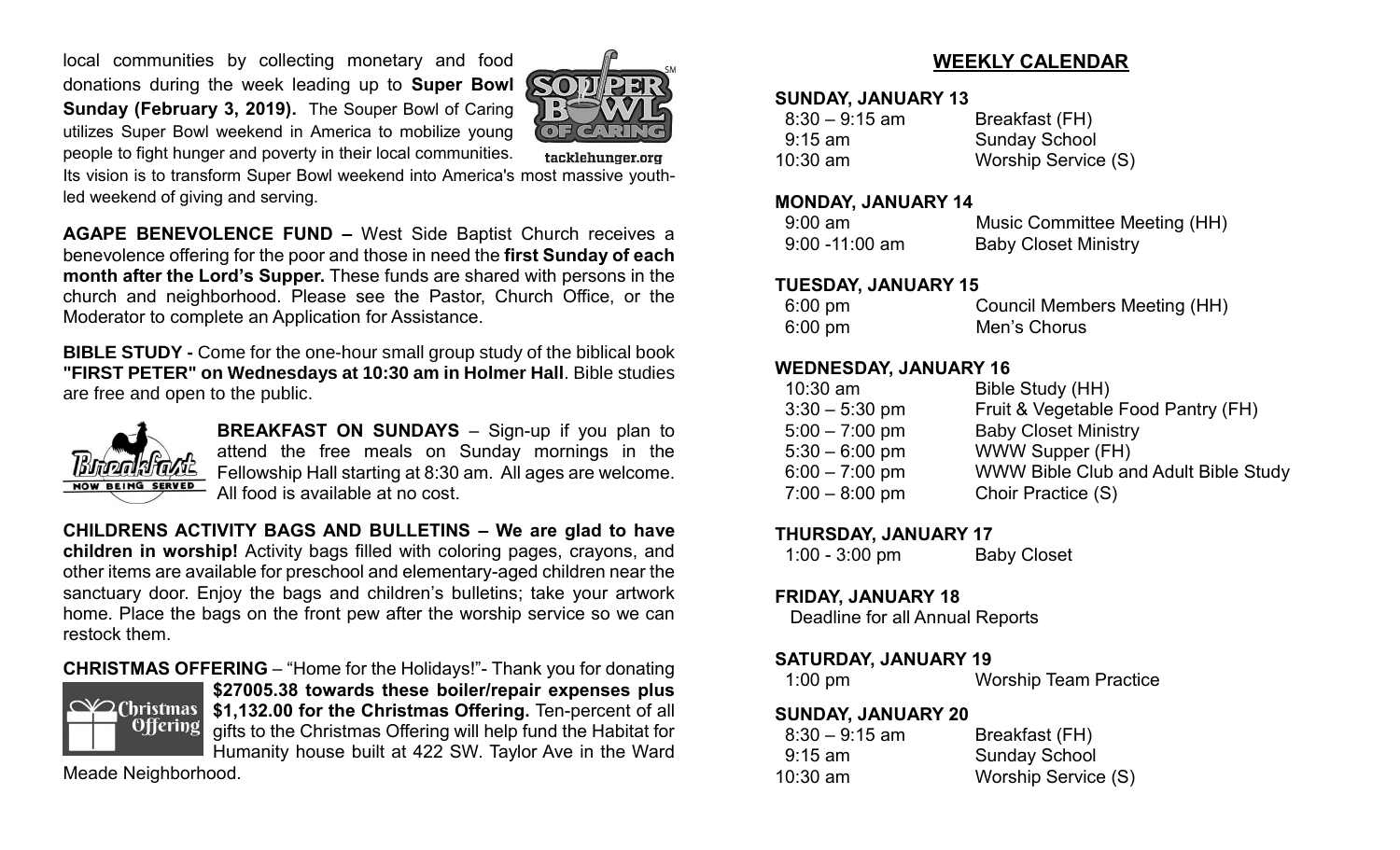# **IN OUR THOUGHTS AND PRAYERS**

Abbey – young girl with leukemia

Al Carpenter – Healing for health concerns Bradley Carpenter – Healing for health concerns

Harry and Pat Carpenter – Healing for health concerns

- Pat Carreno Healing for health concerns
- Almira Collier Healing for health concerns
- Larry Gill Healing (Harry Carpenter's Friend)
- Emily Hersh Travel and stay in Argentina
- Jerome Massive Stroke (Mark Calloway's Uncle)
- Janice and Karen Kirby Healing for health concerns
- Ernie and Judy Longstaff Healing for health concerns
- Nancy May Healing for health concerns
- Marie Merrifield Healing for health concerns
- Cale Miller Healing for health concerns (Harry's Friend)
- Rogene Moody Healing for health concerns
- Pat Healing for health concerns (Virginia Mansfield's friend at Brewster Pl) Edward Perkins – New Address: See Church Office for Address Becky Poe – Healing for health concerns
- Bob Roesler Interim Minister at FBC of Topeka, starting Feb. 1, 2018
- Jill Roesler Healing for health concerns See Church Office for Address Bruno Sprenks – Healing for health concerns
- Keith Springer Healing for health concerns (Marianne Spano's brother) John Swain – Healing for health concerns
- Lola Zab Healing for health concerns (Marianne Spano's sister)

# **HOMEBOUND & CARE FACILITIES:**

- \*Portia Allbert \*Alice Kieffer –
- \*June Cunningham Brewster Place \*Etta Landis –Capital Ridge
- 
- \*Helen Farrar Plaza West \*Ken Paslay Atria Place
- 
- 
- 
- \*Juanita Plankinton –

\*Shirley & Larry Dell – \*Mae Martin – Plaza West \*Reg Kirby – Home with Hospice \*Theo Penny – Lawrence<br>\*Gerald Haney – \* \*Edward Perkins – Frazie \*Edward Perkins – Frazier H \*Russ Hunter – \* \*Hazel Smith-Tindall -

**COMMITTEES – Volunteer to serve on a committee this year!** Each chairperson must recruit volunteers to help with the ministries of the Church.

- 1. **CHRISTIAN EDUCATION –** The Christian Education Committee oversees all discipleship programs including Bible studies, Children's programs (WWW), Small Groups, Sunday School, VBS, Youth, etc. Christian Ed meets the third Tuesday of the month (Jan. 22) at 5:30 pm in Holmer Hall. See coordinator, Alice Payne, for more information or to volunteer.
- 2. **FELLOWSHIP & MEMBERSHIP –** The Fellowship and Membership Committee oversees the kitchens, all gatherings and social events, funeral luncheons, and membership care. They meet as needed. See coordinator, Lonna Hersh, for more information or to volunteer.
- 3. **MISSION** The Mission Committee oversees all our local agency partnerships, promotes the annual ABCUSA offerings, and coordinates the mission trip. Mission will hold their monthly meeting on the third Sunday of each month (January 20) at 2:00 pm in Holmer Hall. See coordinator, Don Johnson, for more information or to volunteer.
- 4. **OUTREACH** The Outreach and Evangelism Committee oversees the evangelism program and neighborhood activities. They hold their monthly meeting on the fourth Tuesday of each month (January 29) at 6:00 pm in Holmer Hall. See coordinator, Jack Janway, for more information or to volunteer.
- 5. **TECHNOLOGY** The Technology Committee oversees all the computer equipment and programs, reporting to the Trustees. They meet (virtually) as needed. See chairman, Brice Smith, for more information or to volunteer.
- 6. **TRUSTEES**  The Trustees oversee the maintenance and repair of all church property (building, grounds, vehicles, etc.). They meet as needed, along with the property committee. See coordinator, Harry Carpenter, for more information or to volunteer.
- 7. **WORSHIP** The Worship Committee oversees all aspects of worship including acolytes, decoration, music ministry, ordinances of Baptism and the Lord's Supper, specials, ushers, etc. The Music Committee selects songs for services and reports to the Worship Committee. See coordinator, Jan Mauck, for more information or to volunteer.